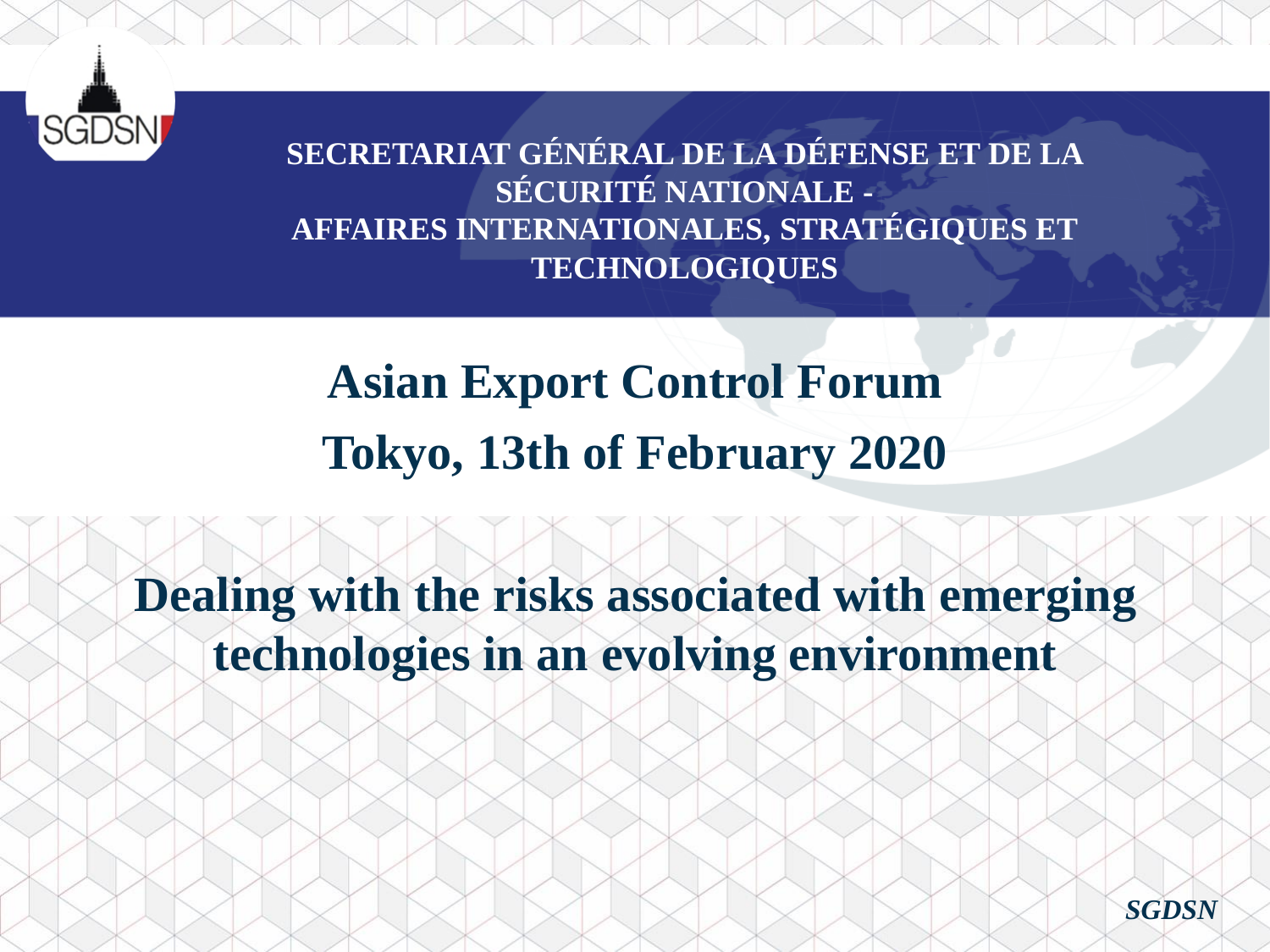#### **Background – Why do emerging technologies matter ? ISGDSN**

Emerging technologies provide a strategic advantage to those who master them. A few examples taken from history books :

- black powder : from its invention in China at the 7th century to the battle of Constantinople in 1453 ;
- cryptanalysis : Alan Turing and the Enigma machine.

What explains the on-going interest for the control of emerging technologies ? What answer does France bring to this challenge ?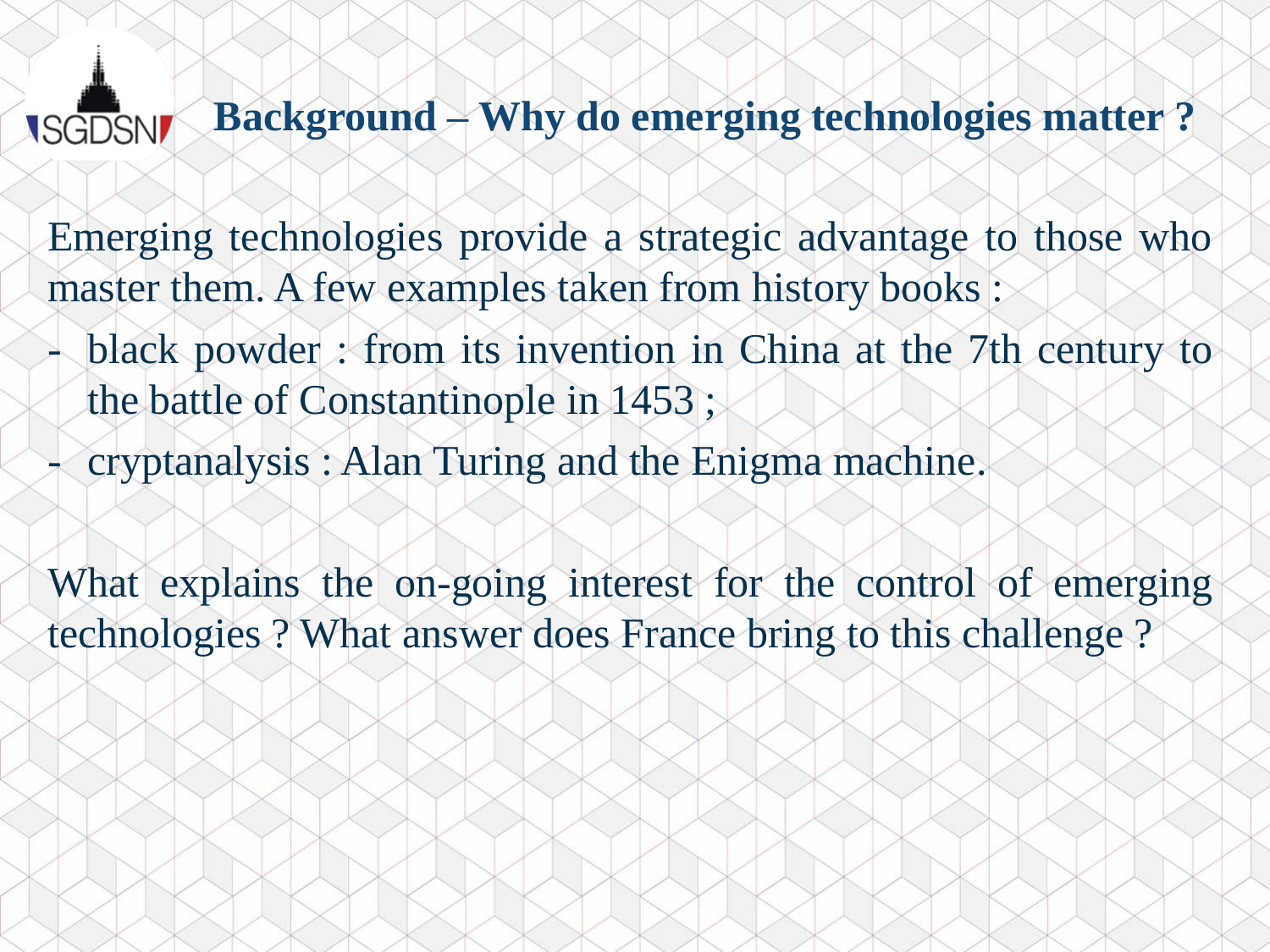## **ISGDSN**

**The impact of globalization on innovation chains**

- Innovation is mainly led by the civil sector.
- R&D expenditures in the European Union in 2017 : 320 billion  $\epsilon$ , as compared to 8 billion  $\epsilon$  in the defense sector.
- Countries are becoming much interdependent from each other than they used to be.
- During the academic year 2018-2019, France has welcomed 29 500 PhD students from abroad (42% of the PhD student population studying in the country).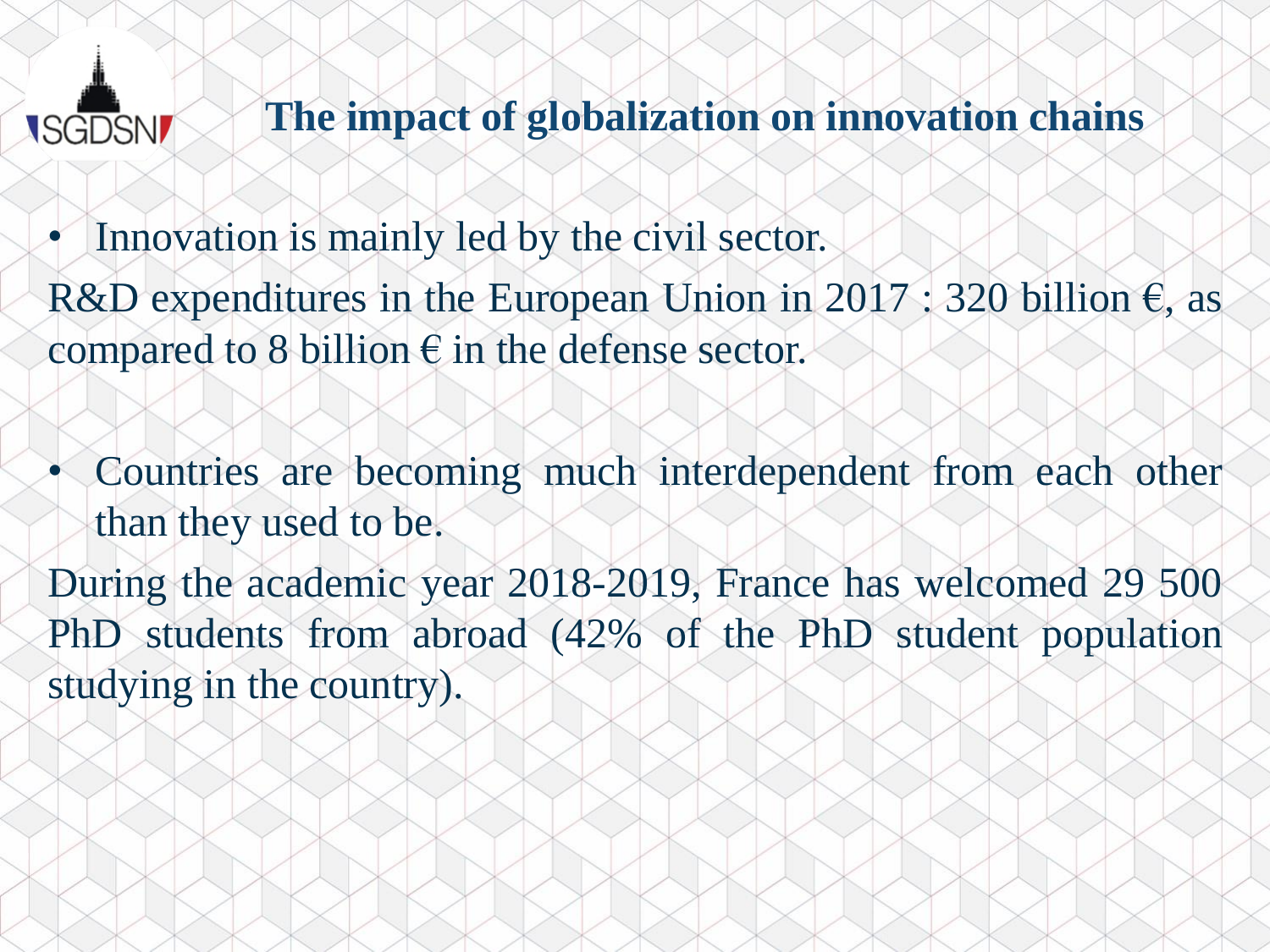

# **An evolving strategic environment**

• Tensions for international security and stability arise. French Defense and National Security strategic review (2017, p. 17): "The international balance of power is changing rapidly. (...) Competition, initially economic and technological, is increasingly extending to the military realm."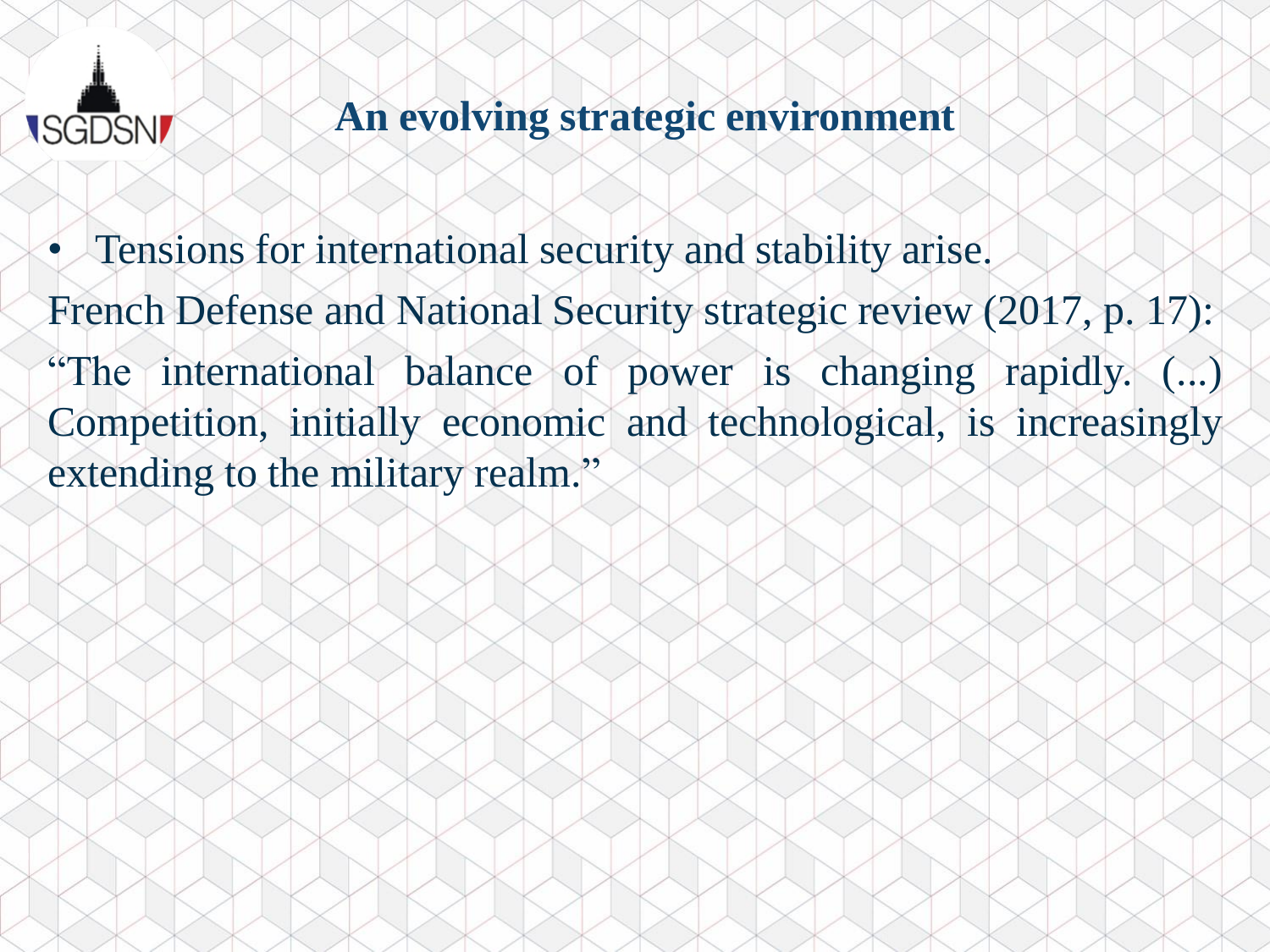### **France and the control of emerging technologies ISGDSN**

• France promotes harmonized export controls through multilateral export control regimes (Wassenaar Arrangement, MTCR, Australia Group, Nuclear Suppliers' Group).

For instance : a proposal was submitted at the Wassenaar Arrangement in 2018 and introduced a new control on post-quantum cryptography.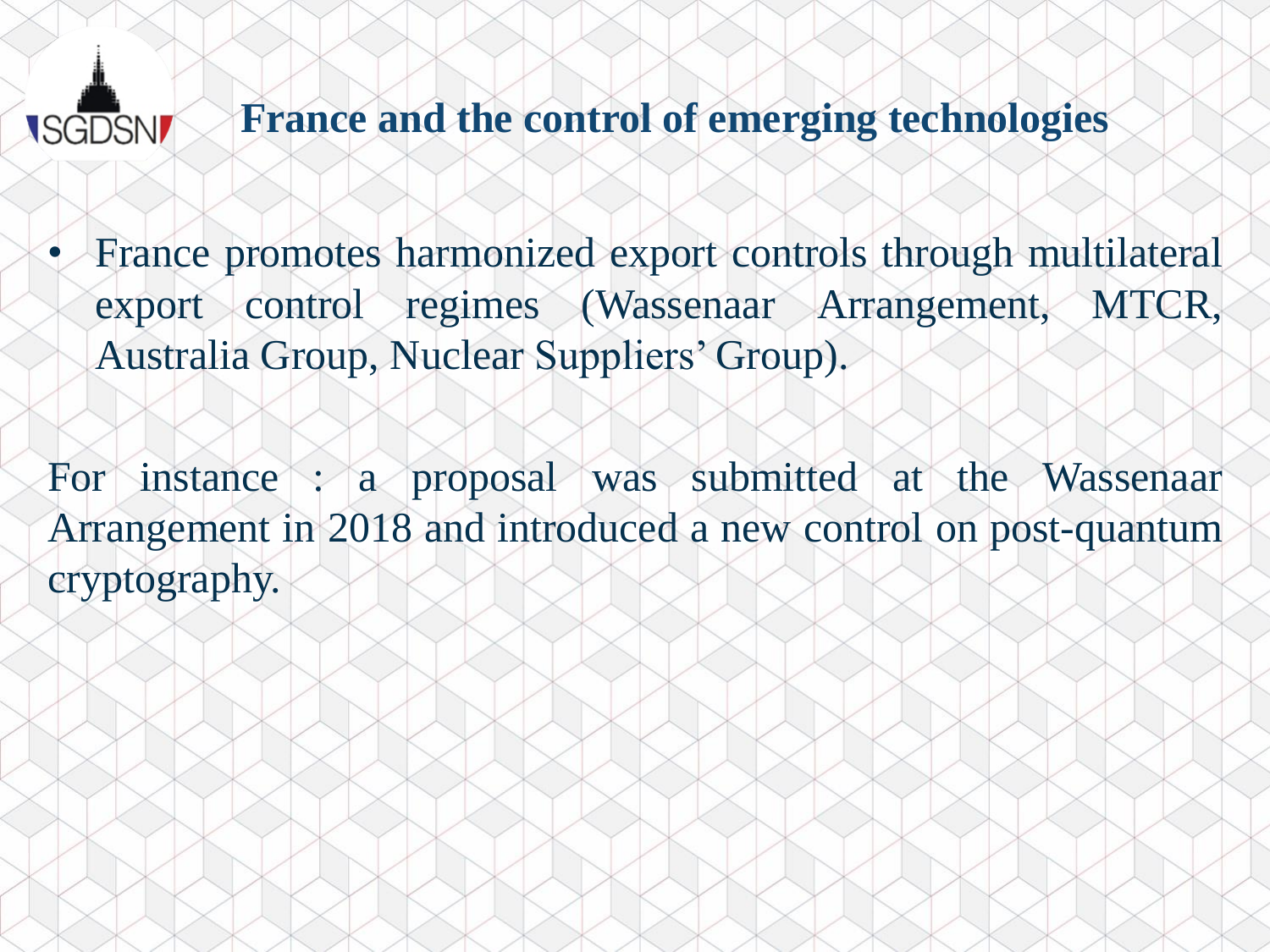

## **Complementary tools developped by France**

- The National Scientific and Technical Potential Protection Scheme (PPST), reformed in 2012.
- Control over foreign investments : introduction of a new decree (n°2018-1057 from the 29th of November 2018) that extends the control of foreign investments over R&D led on certain emerging technologies (such as AI or additive manufacturing) if they are likely to contribute to activities related to public or national security.